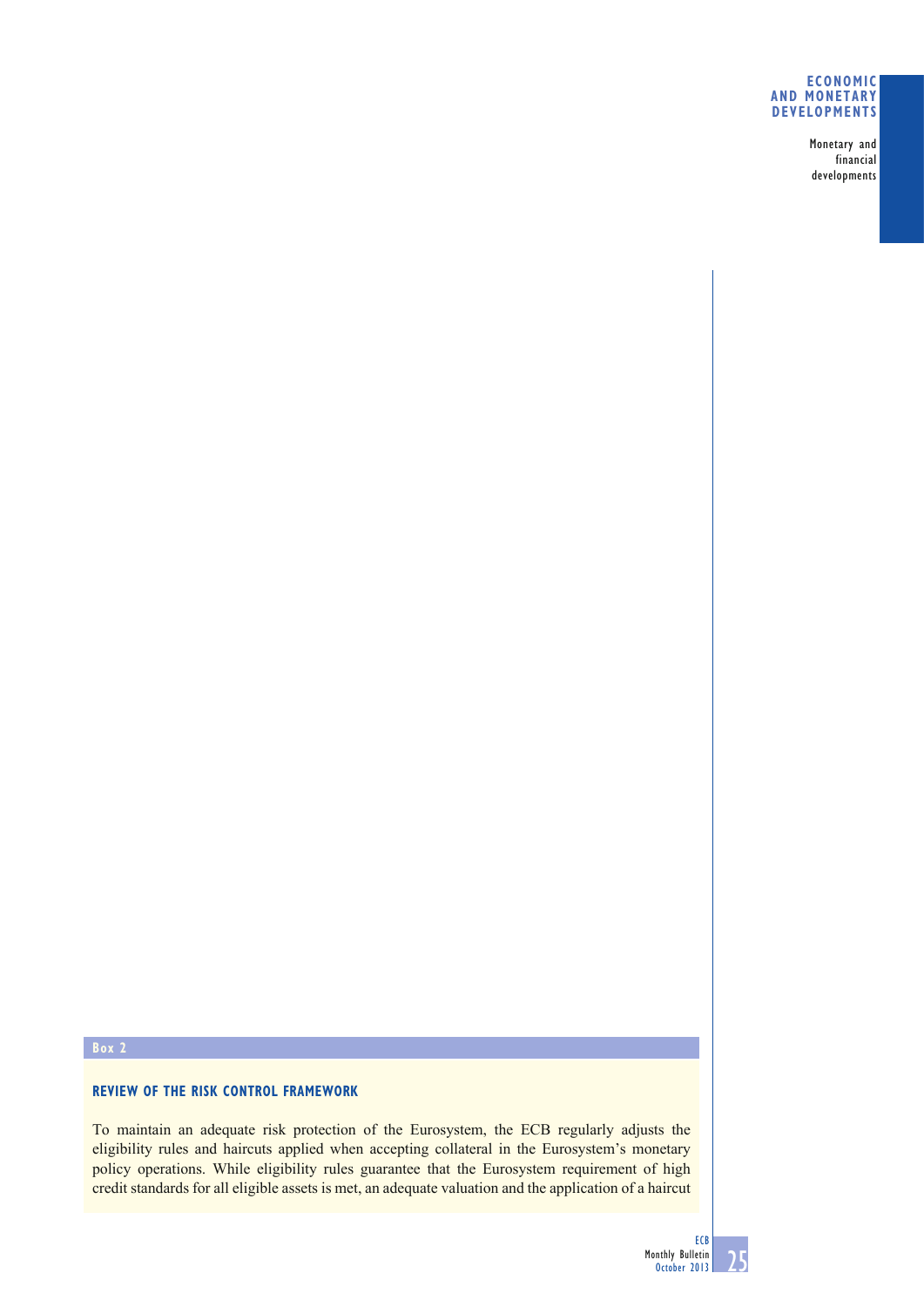protect the Eurosystem from other sources of risk that could materialise during the liquidation of the pool of collateral after the default of a counterparty. The haircut provides the central bank with a buffer to protect it against losses if the counterparty fails to pay back the loan.

In general, the calibration of haircuts is based on the principles of protection, consistency, simplicity and transparency. In particular, it aims to ensure the equivalence of risk across different types of assets, i.e. that the loss in the value of collateral that the Eurosystem might expect to incur – albeit with low probability – in an adverse scenario is the same for the different asset types. For example, the risk connected with the liquidation of a triple -B-rated covered bond is very different from that associated with the sale of a triple-A-rated government bond – all other factors being equal, the relative secondary market liquidity of the two asset classes differs, as do the risk of a default of the issuer and the volatility of market prices, etc. Accordingly, the haircuts applicable to such covered bonds are higher than those applicable to government bonds in order to align the residual risks inherent in the collateral upon liquidation.

#### **Risk components for determining haircuts**

Haircuts need to cover various sources of risk to collateral that could materialise between the default of a counterparty and the sale of the collateral: such risks emanate from market liquidity conditions, price volatility and even from the possibility of a default on the part of the issuer of the asset. The Eurosystem also takes into account further risks such as exchange rate risk, valuation uncertainty and retention risk, as shown in stylised form in the chart. Following a thorough analysis of these risks on the basis of a broad set of data covering a long time span, which prevents changes to the framework from being pro-cyclical, the Eurosystem regularly revises the schedule of haircuts applicable to collateral accepted in its monetary policy operations. The latest review led to, in particular, changes in the haircut schedule that were announced



26 Monthly Bulletin October 2013